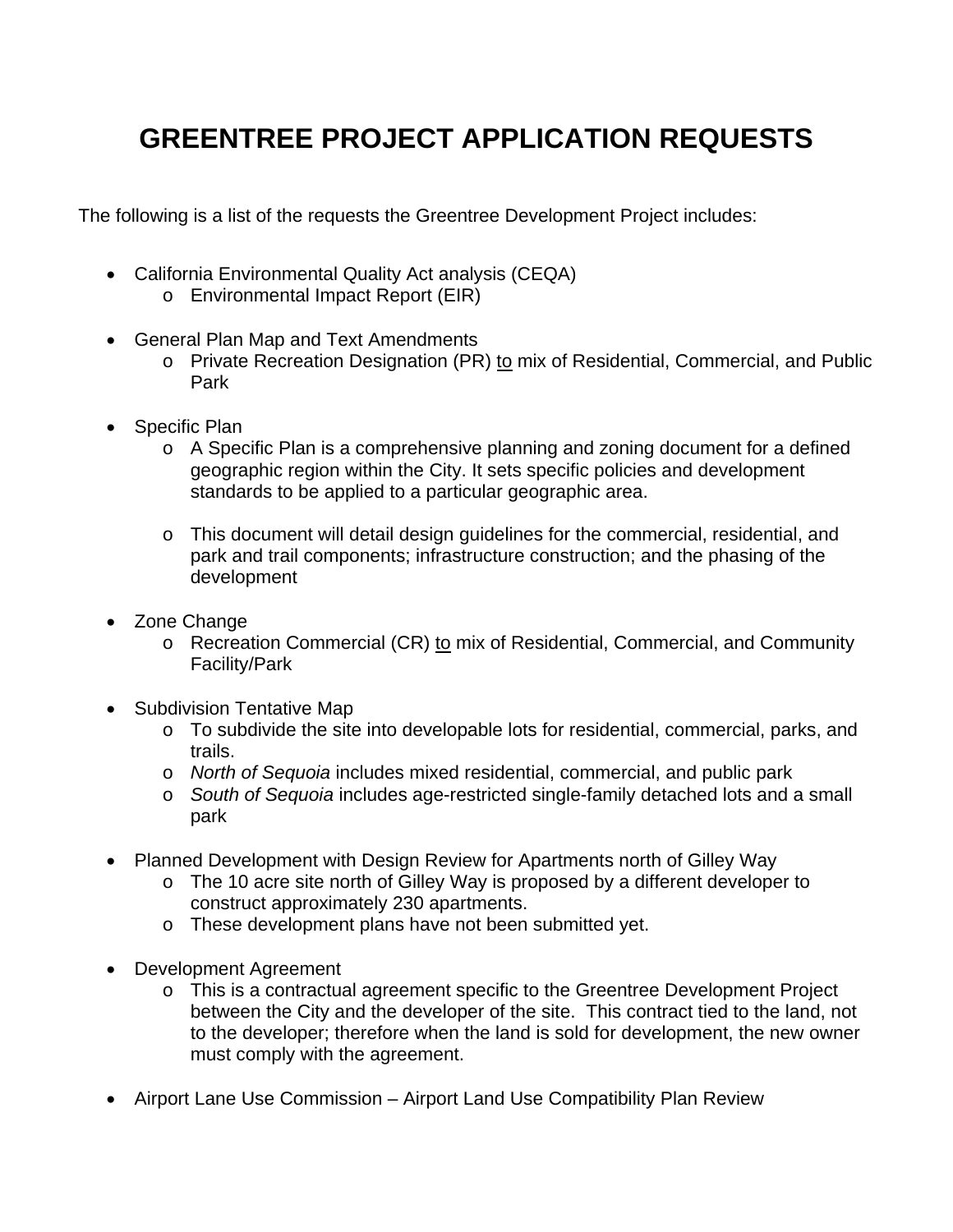# **PROJECT GOALS**

The Goals for the project as presented to the City Council include the following:

- Commercial needs for the neighborhood.
	- o A viable commercial center that will serve the needs of the surrounding area and attract regional customers.
- Mix of residential types.
	- o A variety of housing of different types and styles not readily available elsewhere. Housing for employees of local businesses and providing some "missing middle" housing opportunities is a priority.
	- o Missing middle housing highlights the need for diverse, affordable housing choices in sustainable, walkable neighborhoods.
	- o Housing types could include executive housing, townhomes, apartments, and mixed-use units.
- A unique, quality design.
	- $\circ$  The City is looking for a quality design unlike other standard housing developments in Vacaville or the surrounding areas.
- Connectivity and walkability.
	- o Residents should be able to walk to parks, shopping areas, and to one another's homes.
- Strong respect for the existing neighborhoods.
	- o The development needs to particularly respect housing that once fronted a golf course.
- Strong recreational elements.
	- o With the closing of the golf course, the City lost a recreational asset. Staff has discussed with the applicant a number of elements that might be included such as trails, parks, natural elements, sports courts, or a senior center. Some facilities may need to be provided off site.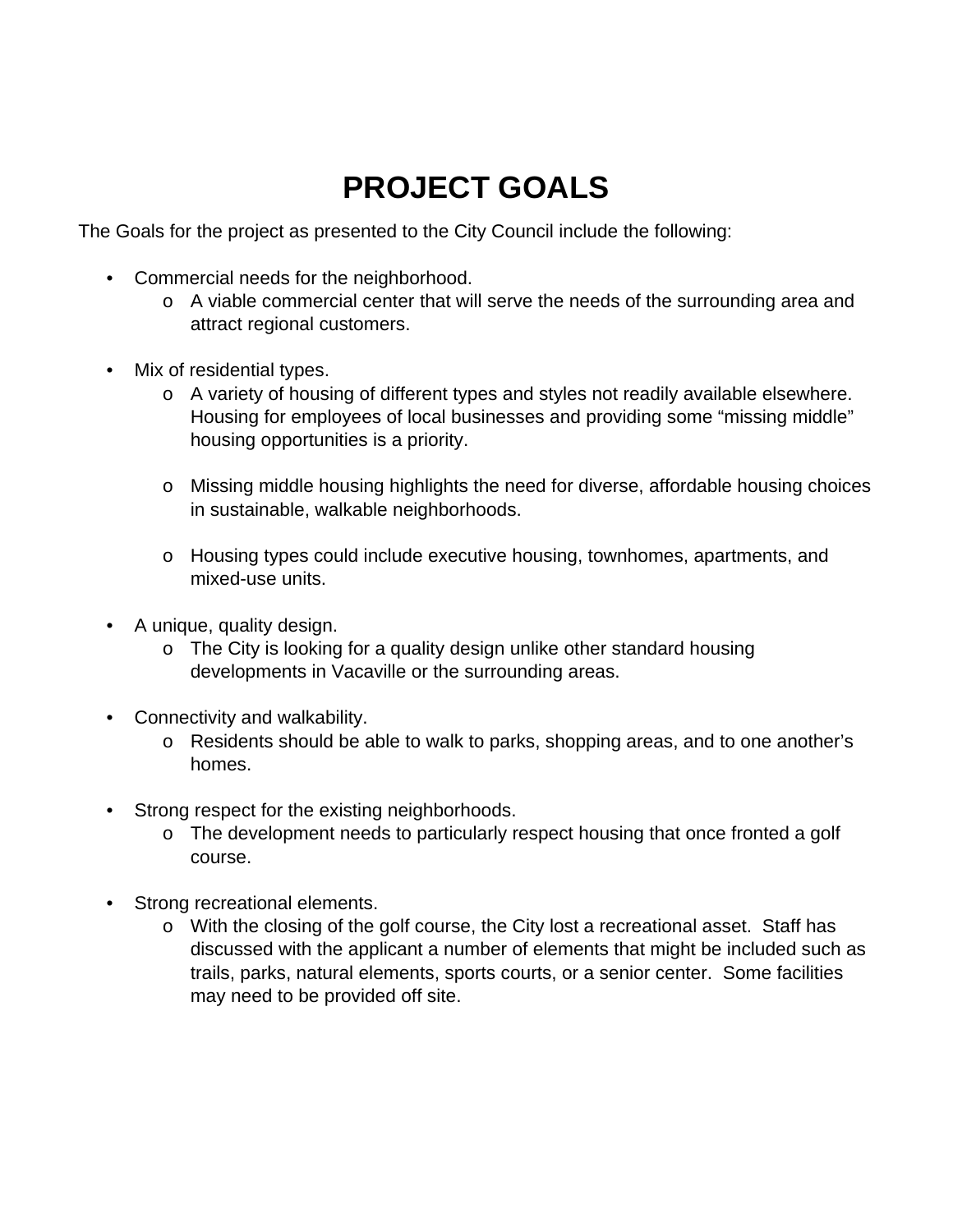# **COMMERCIAL COMPONENT**

The proposal includes approximately 475,546 square feet of commercial buildings. (For scale purposes:: Vacaville Outlets are approximately 437,000 sq. ft.)

## **PARKS, RECREATION, OPEN SPACE, AND TRAILS COMPONENT**

The project includes:

- 6 acre public park
	- o Adjacent to a 3 acre detention basin that is proposed to be accessible during the dry season
- 4.2 acres of trails-network throughout the project that connect the southernmost point to the northern commercial uses
	- o Includes a minimum of 50 foot buffer from existing residential homes
- 2.6 acre private park
	- o Maintained by a future homeowners association for the age-restricted development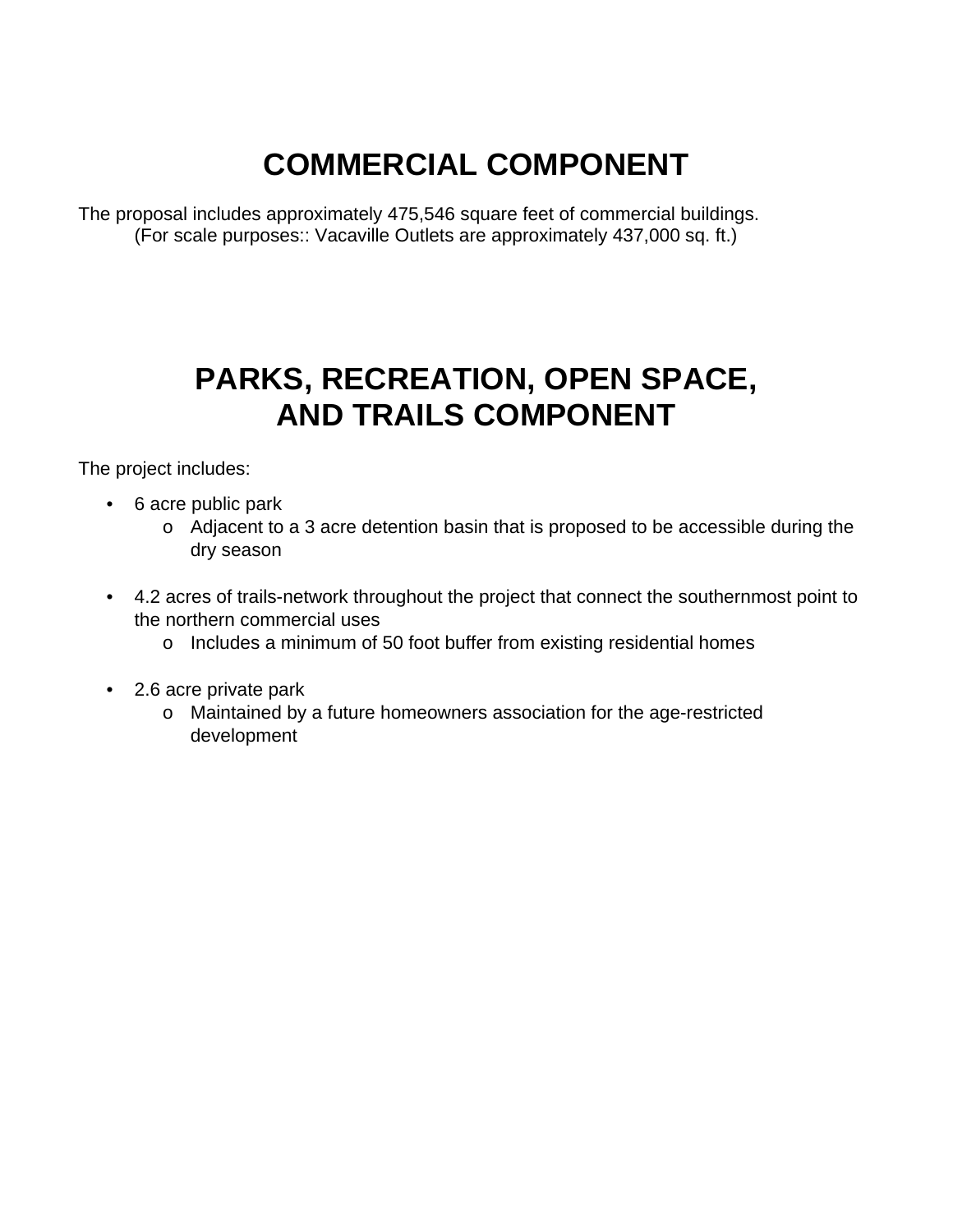# **HOUSING COMPONENT**

### South of Sequoia - Age-Restricted Residential

203 lots range in size from 6,000 – 10,000 square feet. All homes will be single story. Proposed that all open space, parks, and roads will be owned and maintained by new homeowners association.

Planning considerations include:

- 1) Provide an active adult (age restricted) residential community and concept.
- 2) Ensure lot size/density compatibility with the existing adjacent residential uses.
- 3) Provide a number of larger "estate" lots to help fill a gap in this type of residential offering in the city.
- 4) Provide open space and recreation amenities for the residents.
- 5) Reserve sufficient land to address storm water management needs.
- 6) Create a circulation network which is seamlessly integrated with the existing adjacent residential streets.

### North of Sequoia Drive – Mixed Residential Types

Planning considerations include:

- 1) Provide residential land uses at higher densities to enable development of a variety of housing types/products, including workforce housing for local residents.
- 2) Create local-serving commercial development opportunities that expand access to commercial use needs for local residents on the south side of Interstate 80.
- 3) Create regional serving commercial sites that are integrated with and expand on existing regional‐serving uses along Orange Drive.
- 4) Provide a nine-acre regional public park that serve adjacent residential areas and vicinity residents and is linked to a 4.2‐ acre local trail network.
- 5) Establish a grid circulation pattern that creates distinct development areas and improves efficiency of the local circulation network by providing through access for existing adjacent residential and commercial areas.
- 6) Reserve sufficient land to address storm water management needs.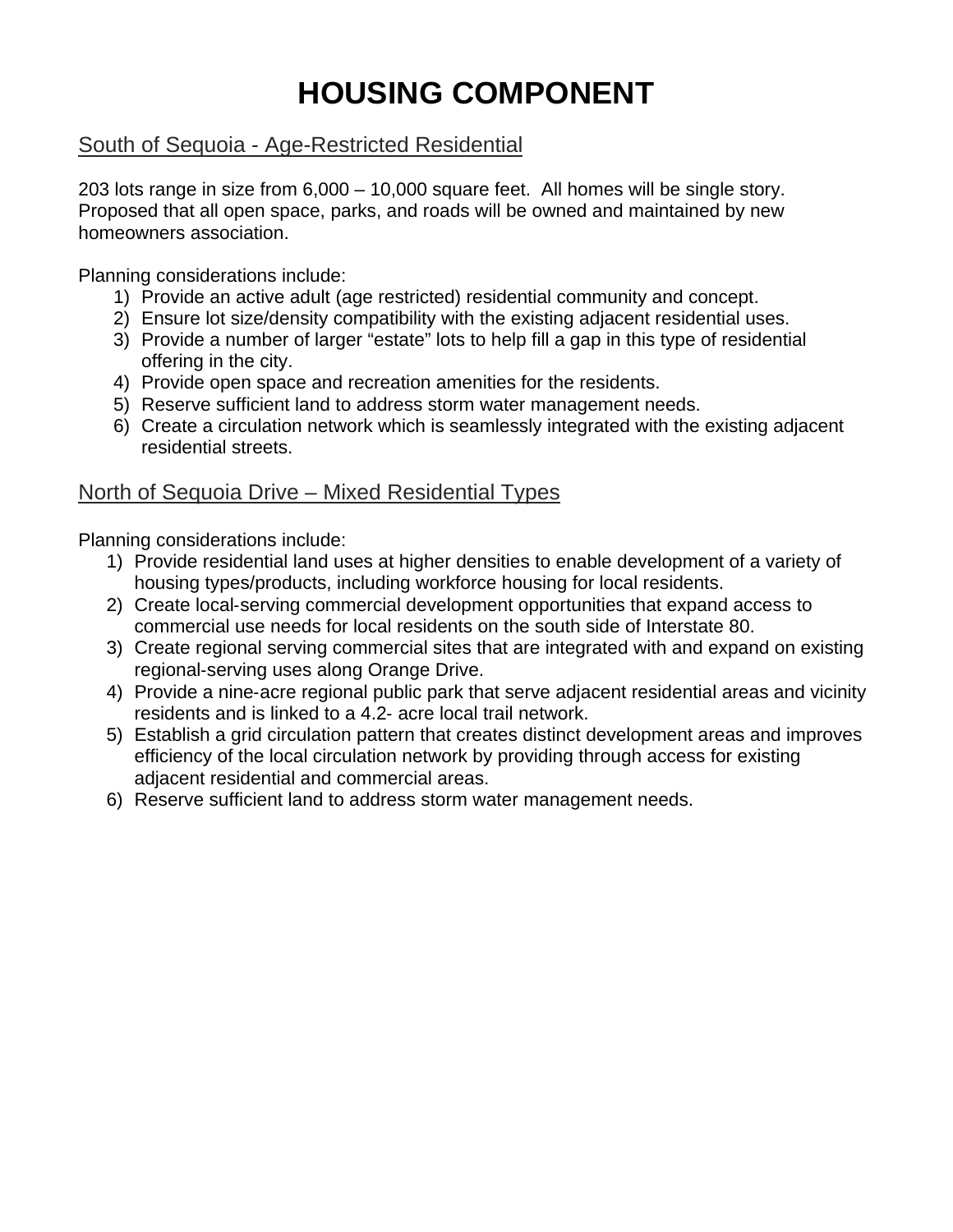### **Process and Public Involvement**



| <b>Planned Open Houses:</b> |                           |
|-----------------------------|---------------------------|
| April 25, 2019              | Leisure Town Hall, 3-7 pm |
| June 2019                   | Details to be determined  |
| August 2019                 | Details to be determined  |
| October 2019                | Details to be determined  |

#### **Ways to provide input:**

- Email chistina.love@cityofvacaville.com
- Mail Christina Love, Associate Planner 650 Merchant St. Vacaville, CA 95688
- Comment Card from today's meeting
- City's Community Outreach Page www.letstalkvacaville.com

#### **Way to receive information:**

- City's Community Outreach Page www.letstalkvacaville.com
- Applicant's website www.GreenTreeVacaville.com
- Mailing list provide you mailing address on the comment card to be added to the mailing list whenever notices are mailed.